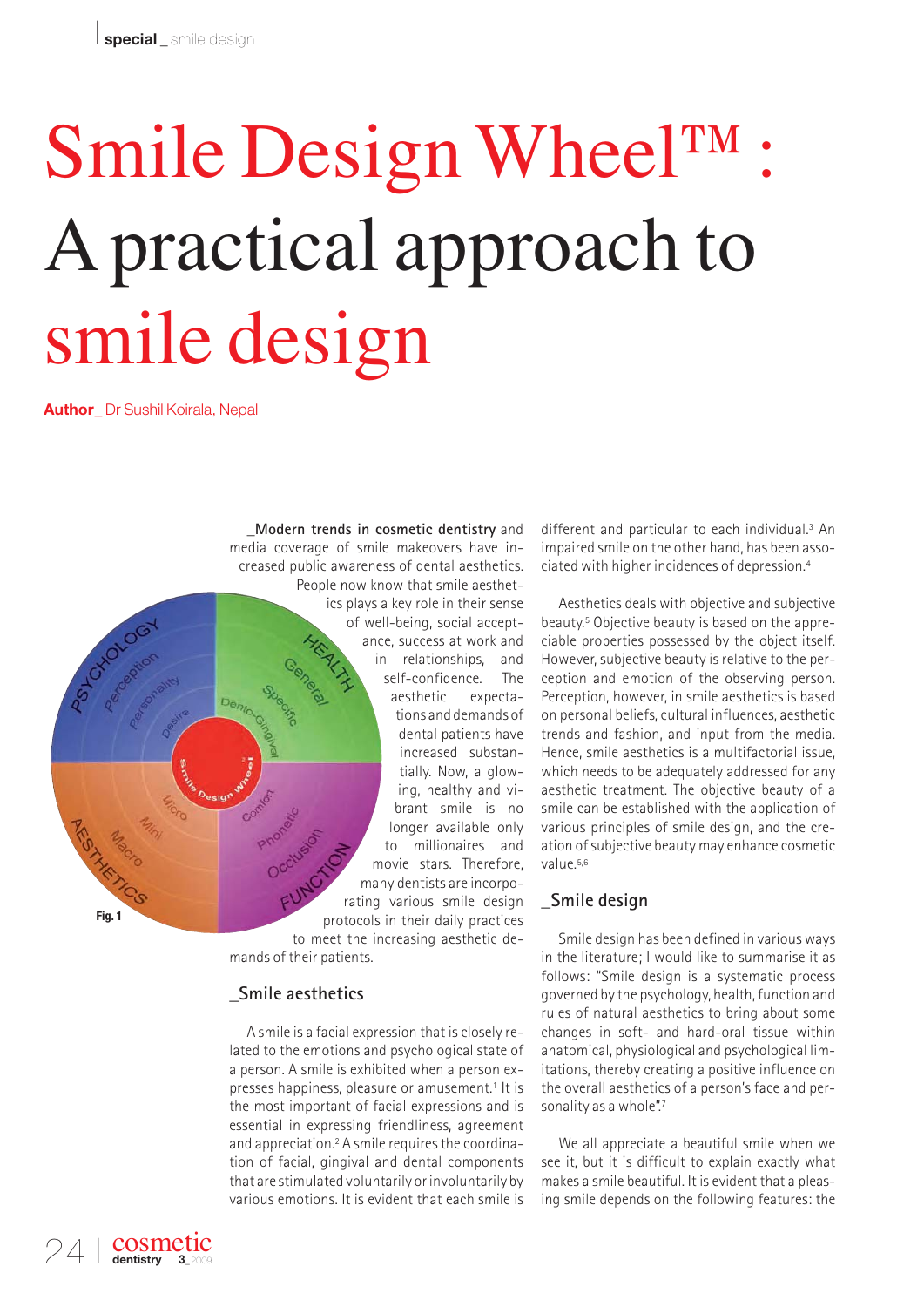quality of the dental and gingival components, their conformity to the rules of structural beauty, the relationship between teeth and lips, and their harmonious integration with the facial components.8 Overall facial beauty and smile aesthetics are normally judged by psychological aspects perception, personality, desire—the state of health, the mathematical ratio of the facial, dento-facial and dento-gingival components. The psychological aspects are highly subjective and fluctuate constantly because of identity, peer and media pressure. Hence, the only objective method of aesthetic analysis is mathematical.

Indeed, mathematics has been considered the only frame of reference for comprehending nature.8 Therefore, the cosmetic dentist needs to be familiar with various mathematical and geometric concepts for achieving smile aesthetics and their clinical protocols.

# **\_The Smile Design Wheel**

For any smile design procedure, the clinician needs to consider the elements of the smile design pyramids—psychology, health, function and aesthetics (PHFA), listed here according to order of importance.7 It is necessary to determine the patient's psychological status, establish a healthy oral environment, restore function and then give attention to enhancing the aesthetic aspect. All four pyramids should be accorded equal importance to achieve a desirable clinical result.

By integrating these PHFA pyramids, I developed the Smile Design Wheel (Fig. 1), in which each pyramid is subdivided into three related zones. The Smile Design Wheel was devised as a simple guide to the most important components of smile design, their clinical significance and sequence to be maintained during the smile design procedure. I believe that the Smile Design Wheel will help clinicians to easily comprehend the 'complex' smile design procedures of aesthetic dentistry. In the next section, I briefly explain the Smile Design Wheel protocols with PHFH pyramids assessment and their basic objectives.

# **\_Step I: Understand— The pyramid of psychology**

According to Prof. Robert A. Baron, psychology is best defined as the science of behaviour and cognitive

processes. Behaviour deals with any action or reaction of a living organism that can be observed or measured. Cognitive processes deal with every aspect of our mental life: our thoughts, memories, mental images, reasoning, decision-making, and so on, in short, with all aspects of the human mind.

In smile design, we normally try to understand the second part of psychology, i.e. the human mind or rather the minds of our patients. There are three fundamental zones we consider in detail for the psychological pyramid assessment: perception, personality and desire.

### *Perception*

Perception is the process through which a person can select, organise and interpret input from their sensory receptors. A person cannot imagine beauty and aesthetics without some input in advance. The media is the most common source of information at present regarding beauty and aesthetics. A patient usually conceives his or her own perception of smile aesthetics based on his or her own personal beliefs, cultural influences, aesthetic trends within society and information from the media.

Dentists need to communicate with their patients to determine such information during the initial consultation, which helps in understanding the patient's perception of the treatment result. The use of questionnaires, visual aids, such as previous clinical cases or smiles of various celebrities, can aid immensely in this process.

### *Personality*

According to the human psychology, personality is an individual's unique and relatively stable pattern of behaviour, thoughts and emotions. It is to be noted that each patient's problem or concern should be comprehensively evaluated with respect to his or her personality type. According to Roger P. Levin,<sup>9</sup> there are four personality types: Desire

Driven: This type of person focuses on results, makes decisions quickly and dislikes small talk. They are highly organised, Perception like details in condensed form, are businesslike and assertive. \_ Expressive: This type of person

wants to feel good, is highly emotional, makes decisions quickly, dislikes details or paperwork, and likes to have a good time. **Fig. 2**

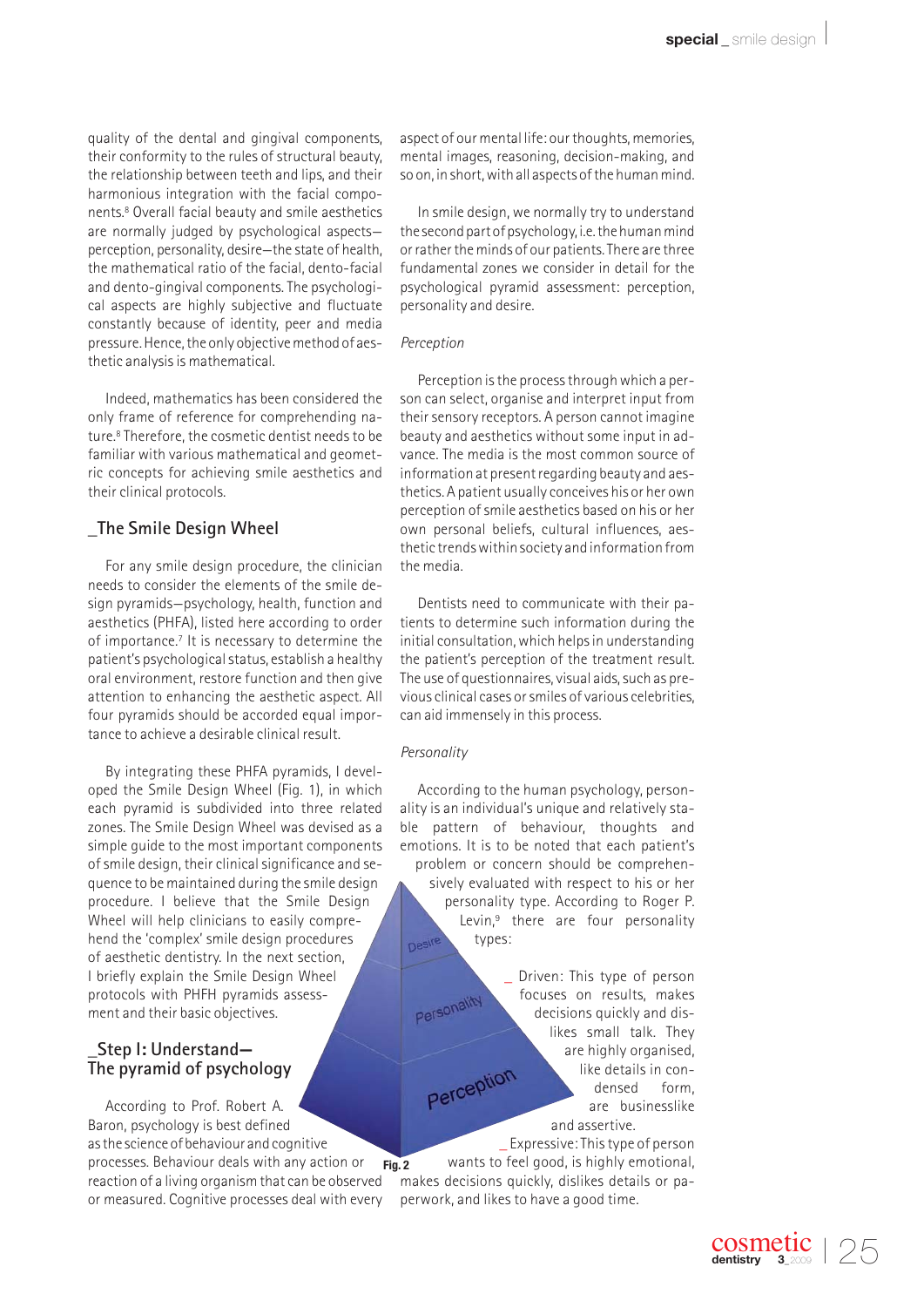- \_ Amiable: People with this personality type are attracted by people with similar interests, fear consequences, are slow in decision-making, react poorly to pressure, are emotional and slow to change.
- \_ Analytical: This type of person requires endless details and information, has an inquiring mind, is highly exacting and emotional. This type is the most difficult to convince and takes the longest to reach a decision.

### *Desire*

Desire is a subjective component. Increased public awareness of smile aesthetics through the media has lead to a rapid increase in patients' desires and levels of expectation. Patients are now willing to pay for the enhancement of their smile aesthetics. Therefore, the ethical responsibilities of cosmetic dentists in identifying the need- or want-based desires of patients have also increased. The desires and levels of expectation in many patients are higher than what is clinically achievable, and it is the clinician's duty to explain and guide patients towards a realistic aesthetic goal.

The psychological assessment of any person is very subjective; however, aspects like perception, personality, expectation or desire are important for the smile design procedure. Patient satisfaction is closely related to these aspects. Hence, understanding the pyramid of psychology is an integral aspect in smile design.

# **\_Step II: Establish— The pyramid of health**

The pyramid of health is divided into three zones: general health, specific health and dento-gingival health. The health pyramid assessment and its management play a vital role in most cases, as pa-General tients may have certain limitations owing to their health, like uncontrolled diabetes, soft-tissue pathology, poor bone structure, poor oral hygiene, tooth decay, periodontal disease etc., which should be addressed prior to functional and aesthetic treatment.

The health pyramid assessment process includes patient history (medical, dental, nutritional), examinations (extra-oral, intra-oral) and investigations (radiographs, pulp vitality test, study models analysis). Various types of questionnaires and clinical examination and investigation protocols can be used to obtain the necessary information relating to the patient's health. The clinician can use this information to prepare a personalised treatment protocol. All three components of the pyramid of health should be established within normal limits before starting any aesthetic restorative procedure on a patient.

# **\_Step III: Restore— The pyramid of function**

Function is related to force and movement. Hence, for the pyramid of function assessment, the existing occlusion, comfort and phonetics are properly examined with the evaluation of parafunctional habits, level of comfort during chewing and deglutition, and temporomandibular joint movement.

The clarity of normal speech

and pronunciation are also examined. The occlusion, comfort and phonetics components of the functional pyramid should be restored and maintained at an acceptable level before starting the treatment of any aesthetic component.

**Fig. 4**

Occlusion

# **\_Step IV: Enhance— The pyramid of aesthetics**

The pyramid of aesthetics is the last but most sensitive pyramid of the Smile Design Wheel, as Micro aesthetics has both subjective and objective aspects. The assessment of **Min** the subjective aspects—perception, per-Macro sonality, desire—is carried out dur-**Fig. 5**ing the pyramid of psychology assessment.

It is to be noted that the assessment of the objective aspects depends on the distance (focal length) used to visualise the aesthetic component. Hence, the aesthetics pyramid can broadly be divided into three major zones: macro, mini and micro.

26 I

cosmetic dentistry

Dento Gingiva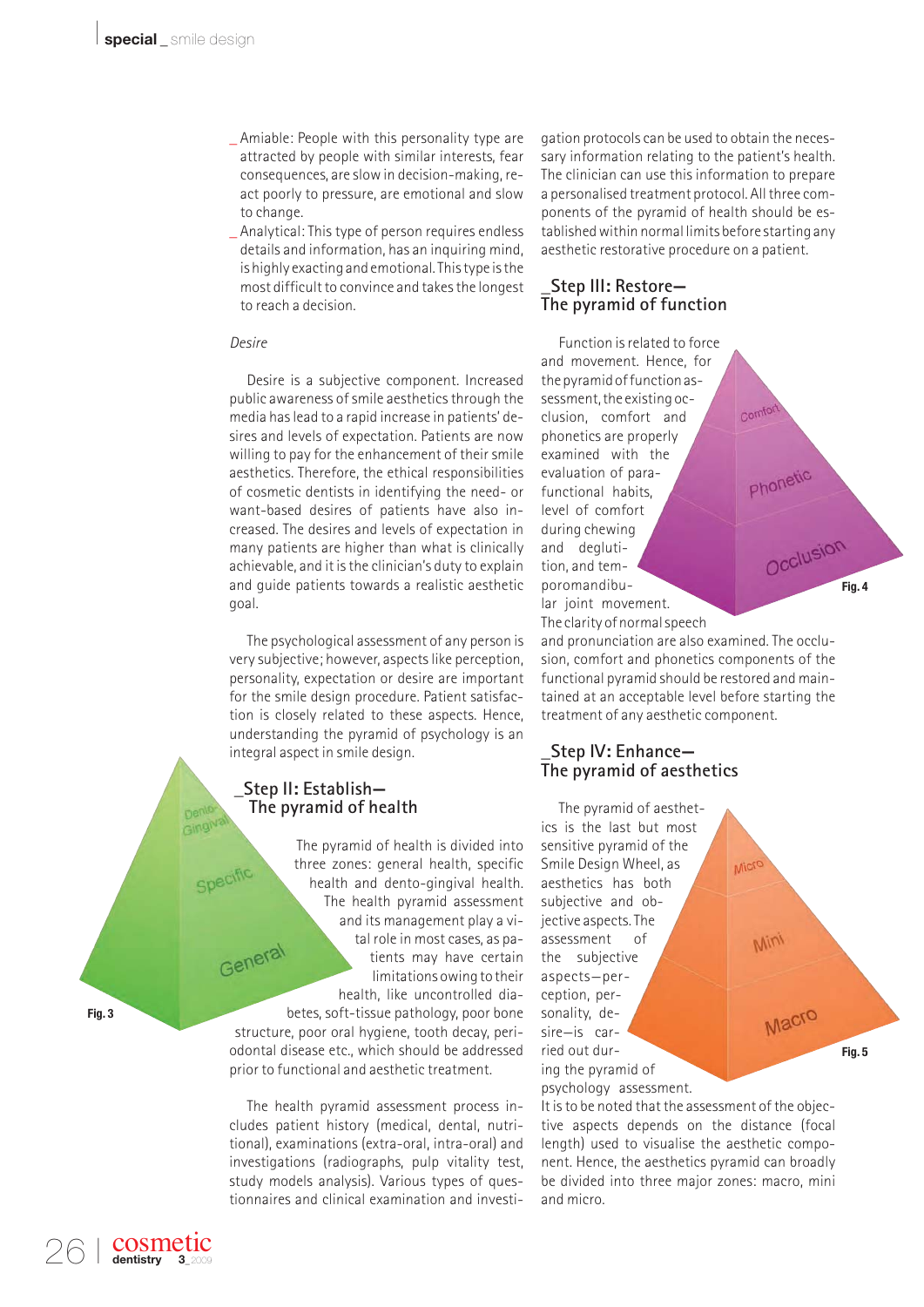

### *Macro-aesthetics*

Macro-aesthetics deals with the overall structure of the face and its relation to the smile (Fig. 6). To appreciate the macro-aesthetic components of any smile, the visual macro-aesthetics distance should be more than 5 feet. However, in clinical practice the assessment of the macroaesthetic components is done using various facial photographs with geometric and mathematical appraisals, using reference points and their interrelation. Various facial reference points and guidelines are used for aesthetic assessment for orthognathic and facial cosmetic surgery; however, in smile design the following macroaesthetic guidelines are considered fundamental:

- \_ facial midline;
- \_ facial thirds;
- \_ interpupillary line;
- \_ naso-labial angle; and
- \_ Rickett's E-plane.

### *Mini-aesthetics*

Mini-aesthetics deals with the aesthetic correlation of the lips, teeth and gums at rest and in smile position (Fig. 7). The aesthetic correlation can be appreciated properly when viewed at a closer distance than the visual macro-aesthetics distance.

The visual mini-aesthetics distance is similar to the across-the-table distance, which is normally within 2 to 5 feet. There are various guidelines in aesthetics based on the relationship and ratio between lips, teeth and gingival tissue. These can be analysed during mini-aesthetic assessment using frontal, vertical and transverse characteristics of the smile. Clinical photographs are the basic tools for mini-aesthetic analysis. The smile can be analysed at rest (M-position) or smile (E-position).

In the M-position, the following references are measured and analysed:

- \_ commissure height;
- \_ philtrum height; and
- \_ visibility of the maxillary incisors.

In E-position the following references should be analysed:

- \_ smile arc (line);
- \_ dental midline;
- smile symmetry;
- \_ buccal corridor;
- \_ display zone and teeth visibility;
- \_ smile index; and
- lip line.

### *Micro-aesthetics*

Micro-aesthetics deals with the fine structure of dental and gingival aesthetics (Fig. 8). Miniaesthetics can be appreciated at a visual microaesthetic distance of less than 2 feet or within normal make-up distance. For the clinical assessment of micro-aesthetic components of the teeth and gingival tissue, appropriate illumination and magnification tools are required for intra-oral examination. Necessary clinical intra-oral photographs should be taken for documentation and future reference.

For micro-aesthetics, the detail of the individual tooth structure and its relation to the sur-